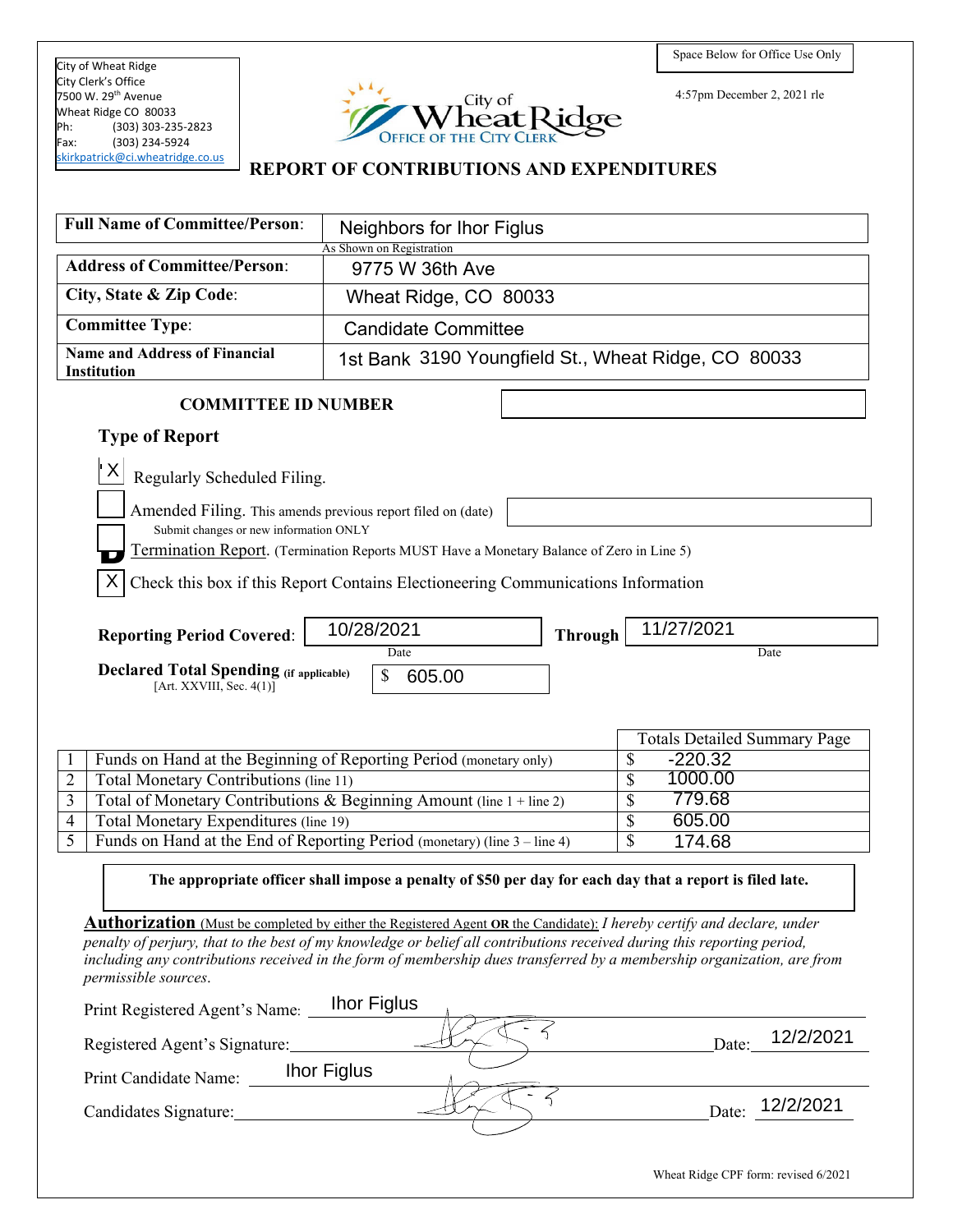## **DETAILED SUMMARY**

**Full Name of Committee/Person**: Neighbors for Ihor Figlus

| <b>Current Reporting Period:</b><br>10/28/2021 |                                                                   | <b>Through</b>                                                                                                           | 11/27/2021 |           |
|------------------------------------------------|-------------------------------------------------------------------|--------------------------------------------------------------------------------------------------------------------------|------------|-----------|
|                                                |                                                                   | <b>Funds on hand at the beginning of reporting period</b> (Monetary Only)                                                | \$         | $-220.32$ |
| 6                                              | <b>Itemized Contributions \$20 or More</b><br>(From Schedule "A") |                                                                                                                          | \$         |           |
| 7                                              |                                                                   | <b>Total of Non-Itemized Contributions</b><br>(Contributions of \$19.99 and Less)                                        | \$         |           |
| 8                                              | (From Schedule "C")                                               | <b>Loans Received</b>                                                                                                    | \$         | 1000.00   |
| 9                                              | <b>Total of Other Receipts</b><br>(Interest, Dividends, etc.)     |                                                                                                                          | \$         |           |
| 10                                             | (From Schedule "D")                                               | <b>Returned Expenditures (from recipient)</b>                                                                            | \$         |           |
| 11                                             |                                                                   | <b>Total Monetary Contributions</b><br>(Total of lines 6 through 10)                                                     | \$         | 1000.00   |
| 12                                             |                                                                   | <b>Total Non-Monetary Contributions</b><br>(From Statement of Non-Monetary Contributions)                                | \$         | 21.40     |
| 13                                             | (Line $11 +$ line 12)                                             | <b>Total Contributions</b>                                                                                               | \$         | 1021.40   |
| 14                                             |                                                                   | Itemized Expenditures \$20 or More (From Schedule "B")                                                                   | \$         | 605.00    |
| 15                                             |                                                                   | <b>Total of Non-Itemized Expenditures</b><br>(Expenditures of \$19.99 or Less)                                           | \$         |           |
| 16                                             |                                                                   | <b>Loan Repayments Made</b><br>(From Schedule "C")                                                                       | \$         |           |
| 17                                             |                                                                   | <b>Returned Contributions (To donor)</b><br>(Please list on Schedule "D")                                                | \$         |           |
| 18                                             |                                                                   | <b>Total Coordinated Non-Monetary (in-kind) Expenditures</b><br>(Candidate/Candidate Committee & Political Parties only) | \$         |           |
| 19                                             |                                                                   | <b>Total Monetary Expenditures</b><br>(Total of lines 14 through 17)                                                     | \$         | 605.00    |
| 20                                             |                                                                   | <b>Total Spending</b><br>(Line $18 + line 19$ )                                                                          | \$         | 605.00    |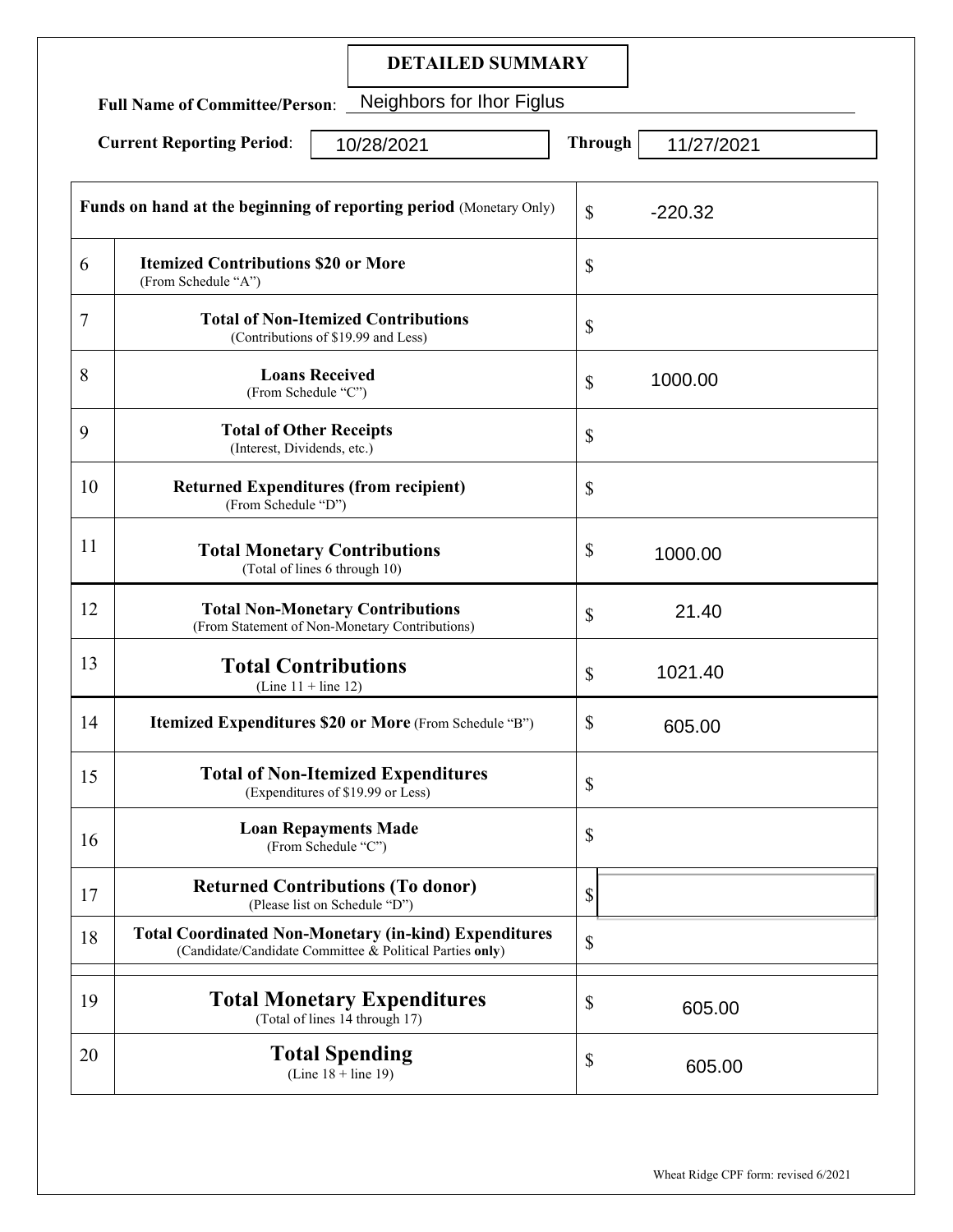# **Schedule B – Itemized Expenditures Statement (\$20 or more)**

| <b>Full Name of Committee/Person:</b>    | Neighbors for Ihor Figlus                                                                                         |
|------------------------------------------|-------------------------------------------------------------------------------------------------------------------|
| <b>PLEASE PRINT/TYPE</b>                 |                                                                                                                   |
| 1. Date Expended<br>10/29/2021           | 4. Name: U.S. Postal Service                                                                                      |
| 2. Amount                                | 5. Address: 4210 Wadsworth Blvd                                                                                   |
| 605.00<br>\$                             | 6. City/State/Zip: Wheat Ridge, CO 80033                                                                          |
| 3. Recipient is (optional):<br>Committee | 7. Purpose of Expenditure: mailing                                                                                |
| Non-Committee                            | Mcheck box if Electioneering Communication                                                                        |
| 1. Date Expended                         |                                                                                                                   |
| 2. Amount                                |                                                                                                                   |
| \$<br>3. Recipient is (optional):        | 6. City/State/Zip:                                                                                                |
| Committee<br>Non-Committee               |                                                                                                                   |
|                                          | Check box if Electioneering Communication                                                                         |
| 1. Date Expended                         |                                                                                                                   |
| 2. Amount                                |                                                                                                                   |
| \$<br>3. Recipient is (optional):        | 6. City/State/Zip:                                                                                                |
| Committee                                |                                                                                                                   |
| Non-Committee                            | Check box if Electioneering Communication                                                                         |
| 1. Date Expended                         | 4. Name:                                                                                                          |
| 2. Amount                                |                                                                                                                   |
| \$<br>3. Recipient is (optional):        | the control of the control of the control of the control of the control of the control of<br>6. City/State/Zip: - |
| Committee<br>Non-Committee               |                                                                                                                   |
|                                          | Check box if Electioneering Communication                                                                         |
| 1 Date Expended                          |                                                                                                                   |
| 2. Amount                                |                                                                                                                   |
| \$<br>3. Recipient is (optional):        | the control of the control of the control of the control of the control of<br>6. City/State/Zip: $-$              |
| $\equiv$ Committee                       |                                                                                                                   |
| Non-Committee                            | Check box if Electioneering Communication                                                                         |
|                                          |                                                                                                                   |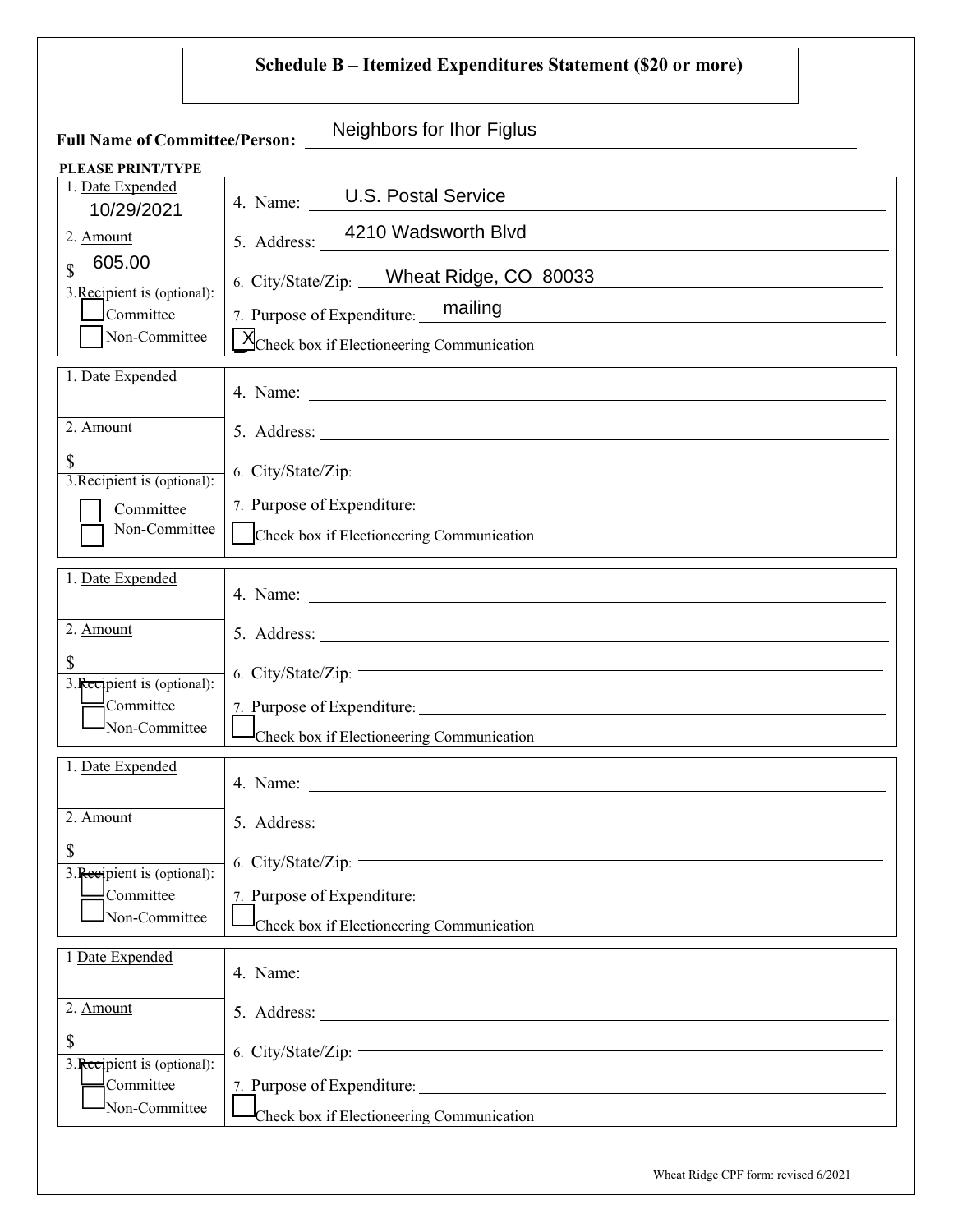## **Schedule C - Loans**

**Candidate Committees only**

Full Name of Committee/Person:

Neighbors for Ihor Figlus

#### **LOANS - Loans Owed by the Committee**

(Use a separate schedule for each loan. This form is for line item 8 and 16 of the Detailed Summary Report.) [No information copied from such reports shall be sold or used by any person for the purpose of soliciting contributions or for any commercial purpose. [Art. XXVIII, Sec. 9(e)] Notwithstanding any other section of this article to the contrary, a candidate's candidate committee may receive a loan from a financial institution organized under state or federal law if the loan bears the usual and customary interest rate, is made on a basis that assures repayment, is evidenced by a written instrument, and is subject to a due date or amortization schedule [Art. XXVIII, Sec. 3(8)]

#### **LOAN SOURCE**

| Figlus, Ihor<br>Name (Last, First or Institution):                       |            |                                                                                                             |
|--------------------------------------------------------------------------|------------|-------------------------------------------------------------------------------------------------------------|
| Address: 9775 W 36th Ave                                                 |            |                                                                                                             |
| City/State/Zip: ___Wheat Ridge, CO 80033                                 |            | <u> 1980 - Johann Barbara, martin amerikan personal (</u>                                                   |
| Original Amount of Loan: \$ 1000.00                                      |            |                                                                                                             |
| Loan Amount Received This Reporting Period: \$_                          | 1000.00    | Total of All Loans This Reporting<br>Period: $\$\,$ 1000.00<br>(Place on line 8 of Detailed Summary Report) |
| Principal Amount Paid This Reporting Period: \$                          |            |                                                                                                             |
| Interest Amount Paid This Reporting Period: \$                           |            |                                                                                                             |
| (Amount Repaid is sum of Principal & Interest entered on Detail Summary) |            | Total Repayments Made: \$<br>(Sum of Schedule C pages, Place on line 16 of<br>Detailed Summary)             |
| Outstanding Balance: \$                                                  | 1100.00    |                                                                                                             |
| <b>TERMS OF LOAN:</b>                                                    | 11/22/2021 |                                                                                                             |

#### **LIST ALL ENDORSERS OR GUARANTORS OF THIS LOAN**

Date Loan Received Due Date for Final Payment

| <b>Full Name</b> | Address, City, State, Zip | <b>Amount Guaranteed</b> |
|------------------|---------------------------|--------------------------|
|                  |                           |                          |
|                  |                           |                          |
|                  |                           |                          |
|                  |                           |                          |